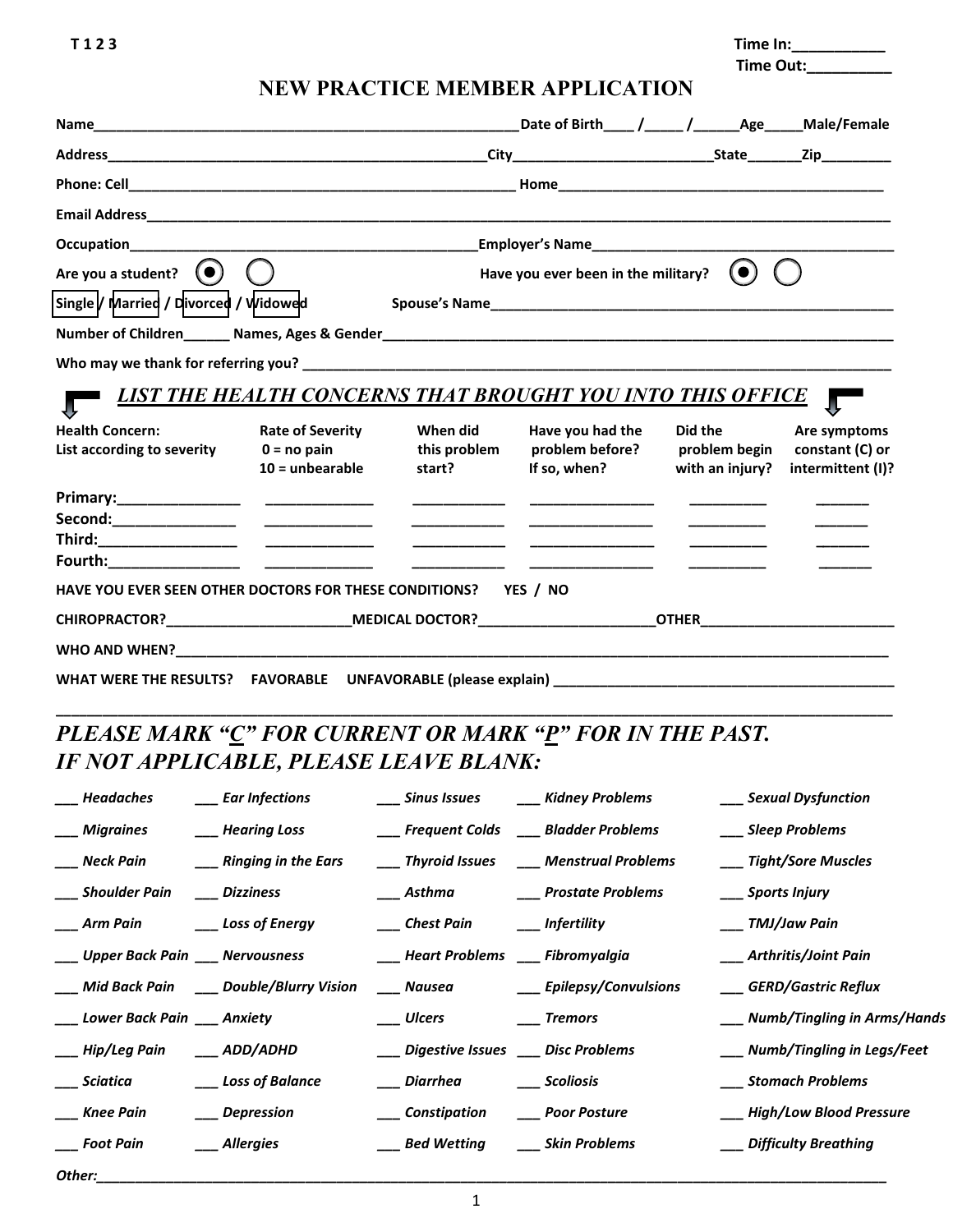| __STROKE ____ CANCER ____HEART ATTACK ____SPINAL SURGERY ____SEIZURES  ___SPINAL BONE FRACTURE  ____SCOLIOSIS<br>___DIABETES ____OSTEOARTHRITIS ____RHEUMATOID ARTHRITIS ____OTHER CONDITIONS/DISEASES |  |  |  |  |  |  |  |
|--------------------------------------------------------------------------------------------------------------------------------------------------------------------------------------------------------|--|--|--|--|--|--|--|
|                                                                                                                                                                                                        |  |  |  |  |  |  |  |
| LIST ANY OTHER INJURIES TO YOUR SPINE, MINOR OR MAJOR, THAT THE DOCTOR SHOULD KNOW ABOUT:                                                                                                              |  |  |  |  |  |  |  |
|                                                                                                                                                                                                        |  |  |  |  |  |  |  |
|                                                                                                                                                                                                        |  |  |  |  |  |  |  |
| HAVE YOU HAD PREVIOUS CHIROPRACTIC CARE? YES/NO                                                                                                                                                        |  |  |  |  |  |  |  |
|                                                                                                                                                                                                        |  |  |  |  |  |  |  |
| HAVE YOU EVER BEEN KNOCKED UNCONSCIOUS? YES/NO FRACTURED A BONE? YES/NO                                                                                                                                |  |  |  |  |  |  |  |
|                                                                                                                                                                                                        |  |  |  |  |  |  |  |
|                                                                                                                                                                                                        |  |  |  |  |  |  |  |
| <b>SOCIAL HISTORY</b>                                                                                                                                                                                  |  |  |  |  |  |  |  |
| <b>1. SMOKING:</b> How often? □ Daily □ Weekends □ Occasionally □ Never                                                                                                                                |  |  |  |  |  |  |  |
| <b>2. ALCOHOL:</b> How often? $\Box$ Daily $\Box$ Weekends $\Box$ Occasionally $\Box$ Never                                                                                                            |  |  |  |  |  |  |  |
| <b>2. EXERCISE:</b> How often? $\Box$ Daily $\Box$ Weekends $\Box$ Occasionally $\Box$ Never                                                                                                           |  |  |  |  |  |  |  |
| 3. How does your present problem affect the following: HOBBIES - RECREATIONAL ACTIVITIES - EXERCISE                                                                                                    |  |  |  |  |  |  |  |
|                                                                                                                                                                                                        |  |  |  |  |  |  |  |

## **FAMILY HEALTH HISTORY:**

Please list any pertinent and applicable family health history of which we should be aware:

|                                     | *PLEASE MARK the areas on the diagram with the following LETTERS to describe your symptoms:<br>$R =$ Radiating $B =$ Burning $D =$ Dull $A =$ Aching $N =$ Numbness $S =$ Sharp/Stabbing $T =$ Tingling | ◡                                   |
|-------------------------------------|---------------------------------------------------------------------------------------------------------------------------------------------------------------------------------------------------------|-------------------------------------|
|                                     |                                                                                                                                                                                                         |                                     |
|                                     | <b>List Your Current Health Goals Below</b>                                                                                                                                                             |                                     |
| <b>HEALTH GOAL</b>                  | <b>DATE TO ACCOMPLISH</b>                                                                                                                                                                               | <b>SIGNIFICANCE OF GOAL</b>         |
| Ex: Get rid of my headaches         | 1/1/2016                                                                                                                                                                                                | I want to play with my kids without |
|                                     | pain, be able to spend more time with my family and have more energy.                                                                                                                                   |                                     |
| <u> 1980 - Jan Barbarat, manala</u> |                                                                                                                                                                                                         |                                     |
|                                     |                                                                                                                                                                                                         |                                     |
| 2. $\qquad \qquad$                  |                                                                                                                                                                                                         |                                     |
|                                     |                                                                                                                                                                                                         |                                     |
|                                     |                                                                                                                                                                                                         |                                     |
|                                     |                                                                                                                                                                                                         |                                     |

\_\_\_\_\_\_\_\_\_\_\_\_\_\_\_\_\_\_\_\_\_\_\_\_\_\_\_\_\_\_\_\_\_\_\_\_\_\_\_\_\_\_\_\_\_\_\_\_\_\_\_\_\_\_\_\_\_\_\_\_\_\_\_\_\_\_\_\_\_\_\_\_\_\_\_\_\_\_\_\_\_\_\_\_\_\_\_\_\_\_\_\_\_\_\_\_\_\_\_\_\_\_\_\_\_\_\_\_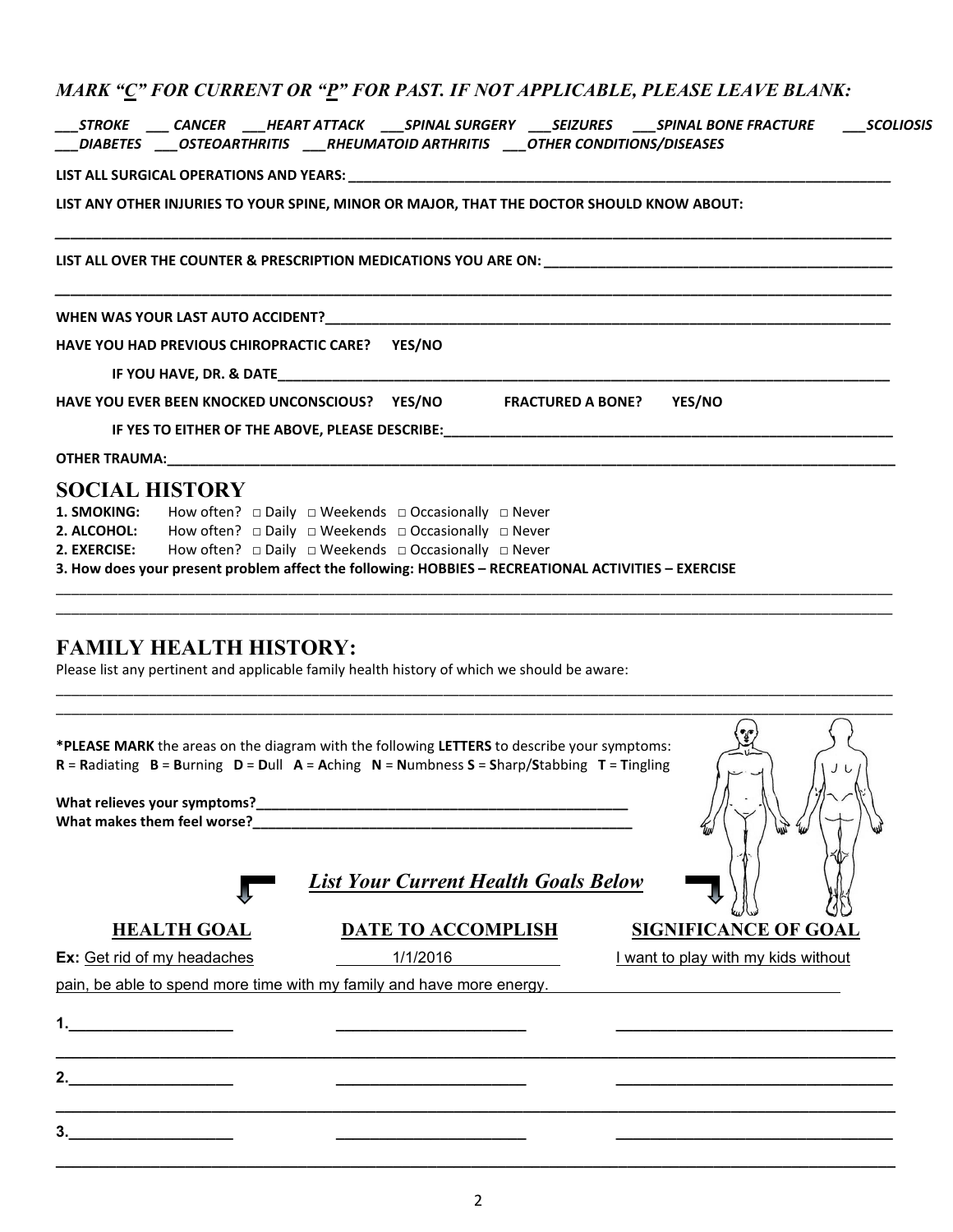# **ACTIVITIES OF DAILY LIVING**

**Please identify how your current condition is affecting your ability to carry out activities that are routinely part of your life:**

| <b>ACTIVITY:</b>                                                                                                                                                                                                              | EFFECT:             |                                                                  |                            |                             |  |
|-------------------------------------------------------------------------------------------------------------------------------------------------------------------------------------------------------------------------------|---------------------|------------------------------------------------------------------|----------------------------|-----------------------------|--|
| <b>Carrying Groceries</b>                                                                                                                                                                                                     | $\square$ No Effect | $\Box$ Painful (can do)                                          | $\Box$ Painful (limits)    | $\Box$ Unable to Perform    |  |
| <b>Sit to Stand</b>                                                                                                                                                                                                           | $\square$ No Effect | $\Box$ Painful (can do)                                          | $\square$ Painful (limits) | □ Unable to Perform         |  |
| <b>Climbing Stairs</b>                                                                                                                                                                                                        | $\Box$ No Effect    | $\Box$ Painful (can do)                                          | $\square$ Painful (limits) | $\square$ Unable to Perform |  |
| <b>Pet Care</b>                                                                                                                                                                                                               | $\square$ No Effect | $\Box$ Painful (can do)                                          | $\square$ Painful (limits) | $\square$ Unable to Perform |  |
| <b>Driving</b>                                                                                                                                                                                                                | $\square$ No Effect | $\square$ Painful (can do)                                       | $\square$ Painful (limits) | $\square$ Unable to Perform |  |
| <b>Extended Computer Use</b>                                                                                                                                                                                                  | $\square$ No Effect | $\Box$ Painful (can do)                                          | $\square$ Painful (limits) | $\square$ Unable to Perform |  |
| <b>Household Chores</b>                                                                                                                                                                                                       | $\square$ No Effect | $\Box$ Painful (can do)                                          | $\square$ Painful (limits) | □ Unable to Perform         |  |
| <b>Lifting Children</b>                                                                                                                                                                                                       | $\square$ No Effect | $\Box$ Painful (can do)                                          | $\square$ Painful (limits) | $\Box$ Unable to Perform    |  |
| <b>Dressing</b>                                                                                                                                                                                                               | $\Box$ No Effect    | $\Box$ Painful (can do)                                          | $\square$ Painful (limits) | $\square$ Unable to Perform |  |
| <b>Shaving</b>                                                                                                                                                                                                                | $\square$ No Effect | $\Box$ Painful (can do)                                          | $\square$ Painful (limits) | $\Box$ Unable to Perform    |  |
| <b>Sexual Activities</b>                                                                                                                                                                                                      | $\square$ No Effect | $\Box$ Painful (can do)                                          | $\square$ Painful (limits) | $\square$ Unable to Perform |  |
| <b>Sleep</b>                                                                                                                                                                                                                  | $\square$ No Effect | $\Box$ Painful (can do)                                          | $\square$ Painful (limits) | $\square$ Unable to Perform |  |
| <b>Static Sitting</b>                                                                                                                                                                                                         | $\square$ No Effect | $\Box$ Painful (can do)                                          | $\square$ Painful (limits) | $\Box$ Unable to Perform    |  |
| <b>Static Standing</b>                                                                                                                                                                                                        | $\square$ No Effect | $\Box$ Painful (can do)                                          | $\square$ Painful (limits) | $\square$ Unable to Perform |  |
| <b>Walking</b>                                                                                                                                                                                                                | $\square$ No Effect | $\Box$ Painful (can do)                                          | $\square$ Painful (limits) | $\square$ Unable to Perform |  |
| <b>Washing/Bathing</b>                                                                                                                                                                                                        | $\square$ No Effect | $\square$ Painful (can do)                                       | $\square$ Painful (limits) | $\square$ Unable to Perform |  |
| <b>Sweeping/Vacuuming</b>                                                                                                                                                                                                     | $\Box$ No Effect    | $\Box$ Painful (can do)                                          | $\Box$ Painful (limits)    | $\Box$ Unable to Perform    |  |
| <b>Dishes</b>                                                                                                                                                                                                                 | $\square$ No Effect | $\Box$ Painful (can do)                                          | $\Box$ Painful (limits)    | $\square$ Unable to Perform |  |
| Laundry                                                                                                                                                                                                                       | $\square$ No Effect | $\Box$ Painful (can do)                                          | $\square$ Painful (limits) | $\square$ Unable to Perform |  |
| <b>Yard work</b>                                                                                                                                                                                                              | $\square$ No Effect | $\Box$ Painful (can do)                                          | $\Box$ Painful (limits)    | $\Box$ Unable to Perform    |  |
| Garbage                                                                                                                                                                                                                       | $\square$ No Effect | $\Box$ Painful (can do)                                          | $\square$ Painful (limits) | $\Box$ Unable to Perform    |  |
| <b>Concentration (Reading)</b>                                                                                                                                                                                                |                     | $\Box$ No Effect $\Box$ Painful (can do)                         | $\Box$ Painful (limits)    | $\square$ Unable to Perform |  |
| Other: _____________                                                                                                                                                                                                          |                     | $\Box$ No Effect $\Box$ Painful (can do)                         | $\Box$ Painful (limits)    | $\Box$ Unable to Perform    |  |
| Other: when the control of the control of the control of the control of the control of the control of the control of the control of the control of the control of the control of the control of the control of the control of |                     | $\Box$ No Effect $\Box$ Painful (can do) $\Box$ Painful (limits) |                            | $\Box$ Unable to Perform    |  |

**Signature: \_\_\_\_\_\_\_\_\_\_\_\_\_\_\_\_\_\_\_\_\_\_\_\_\_\_\_\_\_\_\_\_\_\_\_\_\_\_\_\_\_\_\_\_\_\_ Date\_\_\_\_ /\_\_\_\_\_ /\_\_\_\_\_\_**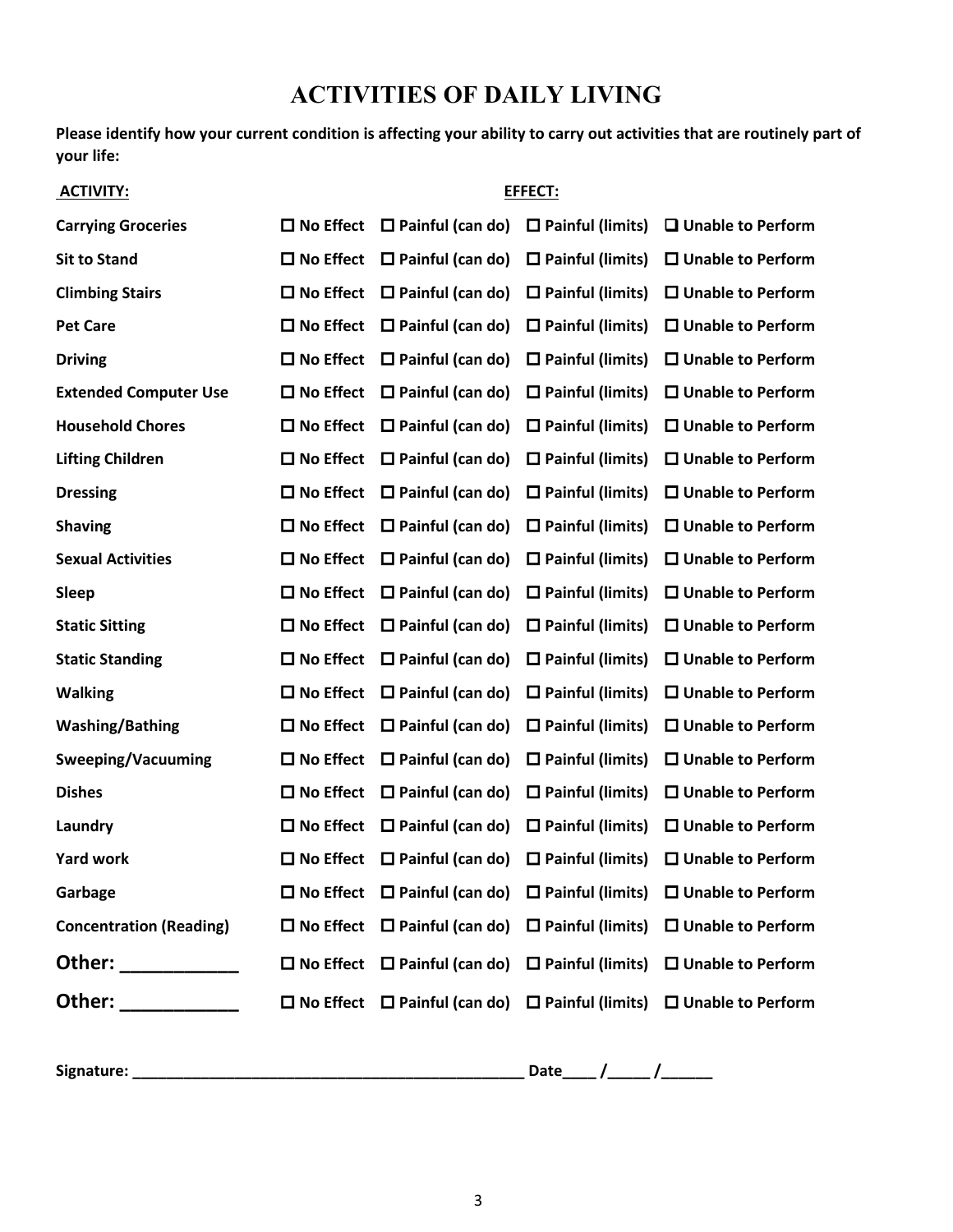# **QUADRUPLE VISUAL ANALOGUE SCALE (QVAS)**

Please **circle** the number that best describes the question asked. If you have more than one complaint, please answer each question for each individual complaint and indicate the score of each complaint.

#### EXAMPLE:

|                                                                                             | 3            | $\overline{4}$ | $\left(5\right)$ | (6)                | 〔7                                                                     | 【8】 | 9                | (10)               |
|---------------------------------------------------------------------------------------------|--------------|----------------|------------------|--------------------|------------------------------------------------------------------------|-----|------------------|--------------------|
| 2. What is your typical or AVERAGE pain?                                                    |              |                |                  |                    |                                                                        |     |                  |                    |
|                                                                                             | $\mathbf{3}$ |                | 5                | $\left[ 6 \right]$ |                                                                        | 8   | $\left[9\right]$ | $\left( 10\right)$ |
| 3. What is your pain level at its BEST? (How close to 0 does your pain get at its best?)    |              |                |                  |                    |                                                                        |     |                  |                    |
|                                                                                             | 3            |                | 5                | 6                  |                                                                        | 8   | 9                | (10)               |
| What percentage of your awake hours is your pain at its best? ______ %                      |              |                |                  |                    |                                                                        |     |                  |                    |
| 4. What is your pain level at its WORST? (How close to 10 does your pain get at its worst?) |              |                |                  |                    |                                                                        |     |                  |                    |
|                                                                                             | 3            |                | 5                | 6                  |                                                                        | 8   | 9                | 10 <sup>°</sup>    |
|                                                                                             |              |                |                  |                    | What percentage of your awake hours is your pain at its worst? ______% |     |                  |                    |

Score:  $Q1$  +Q2 +Q4 = /3x10= (Low Intensity = <50; High Intensity = >50)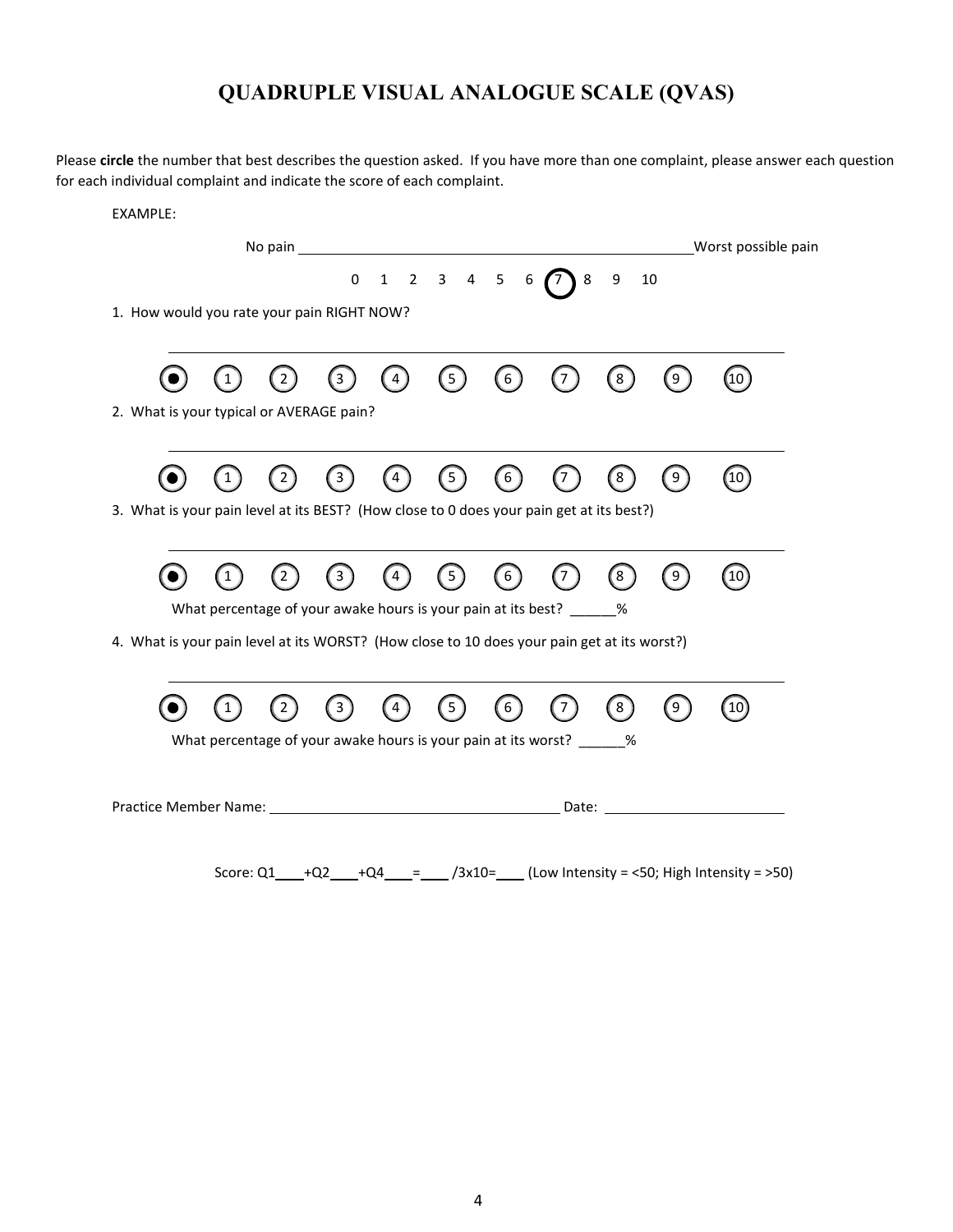## **INFORMED CONSENT FOR CHIROPRACTIC CARE**

CHIROPRACTIC CARE, LIKE ALL FORMS OF HEALTH CARE WHILE OFFERING CONSIDERABLE BENEFITS MAY ALSO PROVIDE SOME LEVEL OF RISK. THIS LEVEL OF RISK IS MOST OFTEN VERY MINIMAL, YET IN RARE CASES, INJURY HAS BEEN ASSOCIATED WITH CHIROPRACTIC CARE. THE TYPES OF COMPLICATIONS THAT HAVE BEEN REPORTED SCONDARY TO CHIROPRACTIC CARE INCLUDE: SPRAIN/STRAIN INJURIES, IRRITATION OF A DISC CONDITION, AND RARELY, FRACTURES. ONE OF THE RAREST COMPLICATIONS ASSOCIATED WITH CHIROPRACTIC CARE OCURRING AT A RATE BETWEEN ONE INSTANCE PER ONE MILLION TO ONE PER TWO MILLION CERVICAL SPINE (NECK) ADJUSTMENTS MAY BE A VERTEBRAL INJURY THAT COULD LEAD TO A STROKE.

PRIOR TO RECEIVING CHIROPRACTIC CARE IN THE CHIROPRACTIC OFFICE, A HEALTH HISTORY AND PHYSICAL EXAMINATION WILL BE COMPLETED. THESE PROCEDURES ARE PERFORMED TO ASSESS YOUR SPECIFIC CONDITIONS, YOUR OVERALL HEALTH AND IN PARTICULAR YOUR SPINAL HEALTH. THESE PROCEDURES WILL ASSIST US IN DETERMINING IF CHIROPRACTIC CARE IS NEEDED, OR IF ANY FURTHER EXAMINATIONS OR STUDIES ARE NEEDED. IN ADDITION, THEY WILL HELP US DETERMINE IF THERE IS ANY REASON TO MODIFY YOUR CARE OR PROVIDE YOU WITH A REFERRAL TO ANOTHER HEALTH CARE PROVIDER. ALL RELEVANT FINDING WILL BE REPORTED TO YOU ALONG WITH A CARE PLAN PRIOR TO BEGINNING CARE.

#### **I UNDERSTAND AND ACCEPT THAT THERE ARE RISKS ASSOCIATED WITH CHIROPRACTIC CARE AND GIVE CONSENT TO THE EXAMINATION THAT THE DOCTOR DEEMS NECESSARY AND THE CHIROPRACTIC CARE, INCLUDING SPINAL ADJUSTMENTS, AS REPORTED FOLLOWING MY ASSESSMENT.**

**PRINT PRACTICE MEMBERS NAME HERE** 

**PRACTICE MEMBER'S SIGNATURE OR GUARDIAN SIGNATURE DATE**

## *IF THIS HEALTH PROFILE IS FOR A MINOR/CHILD, PLEASE FILL OUT AND SIGN BELOW*

WRITTEN CONSENT FOR A CHILD

NAME OF PRACTICE MEMBER WHO IS A MINOR/CHILD

I AUTHORIZE DR. TAYLOR SIROIS AND ANY AND ALL RESTORATION CHIROPRACTIC STAFF TO PERFORM DIAGNOSTIC PROCEDURES, RADIOGRAPHIC EVALUATIONS, RENDER CHIROPRACTIC CARE AND PERFORM CHIROPRACTIC ADJUSTMENTS TO MY MINOR/CHILD.

AS OF THIS DATE, I HAVE THE LEGAL RIGHT TO SELECT AND AUTHORIZE HEALTH CARE SERVICES FOR MY MINOR/CHILD. IF MY AUTHORITY TO SELECT AND AUTHORIZE CARE IS REVOKED OR ALTERED, I WILL IMMEDIATELY NOTIFY RESTORATION CHIROPRACTIC.

DATE GUARDIAN SIGNATURE **AND** RELATIONSHIP TO MINOR/CHILD

**WITNESS SIGNATURE (OFFICE STAFF) DATE**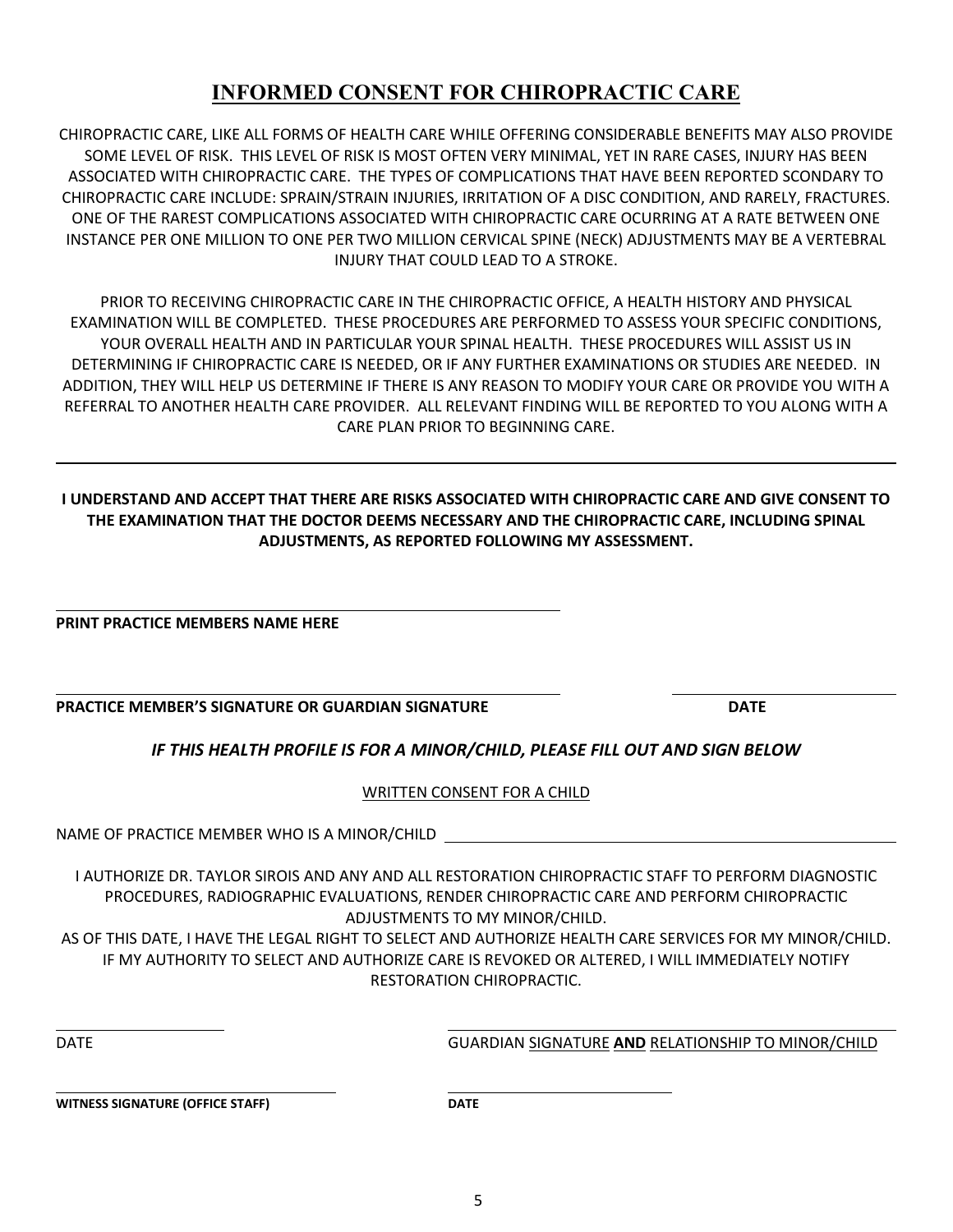# **TERMS OF ACCEPTANCE**

In order to provide for the most effective healing environment, most effective application of chiropractic procedures, and the strongest possible doctor-practice member relationship, it is our wish to provide each practice member with a set of parameters and declarations that will facilitate the goal of optimum health through chiropractic.

To that end, we ask that you acknowledge the following point regarding chiropractic care and the services that are offered through this clinic:

A. Chiropractic is a very specific science, authorized by law to address spinal health concerns and needs. Chiropractic is a separate and distinct science, art and practice. It is not the practice of medicine.

B. Chiropractic seeks to maximize the inherent healing power of the human body by restoring normal nerve functions through the adjustment of spinal subluxation(s). Subluxations are deviations from normal spinal structures and configurations that interfere with normal nerve process.

C. The chiropractic adjustment process, as defined in the law of this jurisdiction, involves the application of a specific directional thrust to a region or regions of the spine with the specific intent of re-positioning misaligned spinal segments. This is a safe, effective procedure applied over one million times each day by doctors of chiropractic in the United States alone.

D. A thorough chiropractic examination and evaluation is part of the standard chiropractic procedure. The goal of this process is to identify any spinal health problems and chiropractic needs. If during this process, any condition or question outside the scope of chiropractic is identified, you will receive a prompt referral to an appropriate provider or specialist, according to the initial indications of need.

E. Chiropractic does not seek to replace or compete with your medical, dental, or other type(s) of health professionals. They retain responsibility for care and management of medical conditions. We do not offer advice regarding treatment prescribed by others.

F. Your compliance with care plans, home and self-care, etc., is essential to maximum healing and optimal health through chiropractic.

G. We invite you to speak frankly to the doctor on any matter related to your care at this facility, its nature, duration, or cost, in what we work to maintain as a supporting, open environment.

- By my signature below, I have read and fully understand the above statements.

**(Signature) (Date)**

### *Notice of Privacy Practices Acknowledgement*

I understand that I have certain rights of privacy regarding my protected health information, under the Health Insurance Portability & Accountability Act of 1996 (HIPPA). I understand that this information can and will be used to:

- 1. Conduct, plan, and direct my treatment and follow-up among the multiple healthcare providers who may be involved in that treatment directly and indirectly.
- 2. Obtain payment from third-party payers.
- 3. Conduct normal healthcare operations, such as quality assessments and physician's certifications.

 I acknowledge that I may request your NOTICE OF PRIVACY PRACTICES containing a more complete description of the uses and disclosures of my health information. I also understand that I may request, in writing, that you restrict how my private information is used to disclose to carry out treatment, payment, or healthcare operation. I also understand you are not required to agree to my requested restrictions, but if you agree, then you are bound to abide by such restrictions.